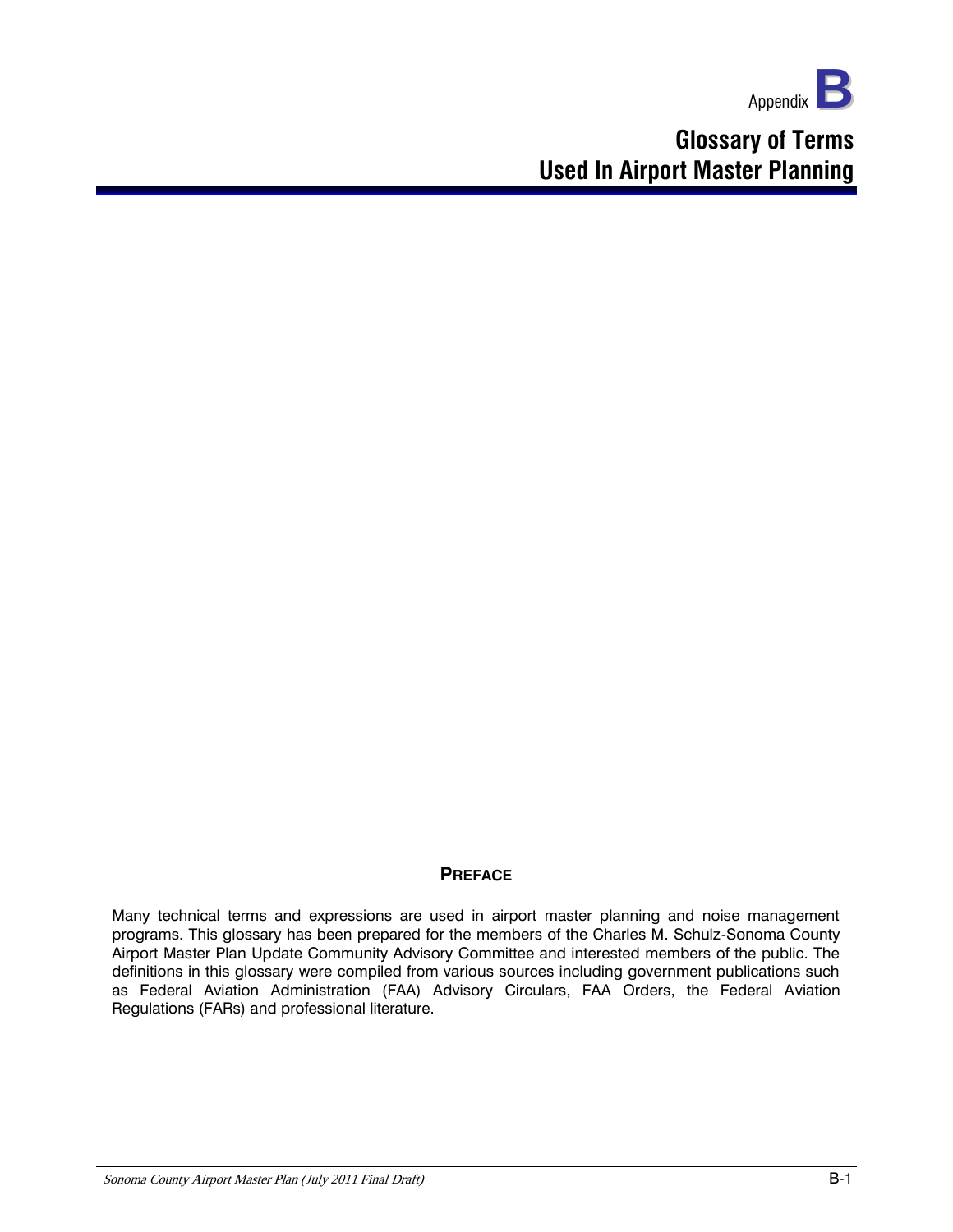ABOVE GROUND LEVEL (AGL): An elevation datum given in feet above ground level.

AIR CARRIER: A person who undertakes directly by lease, or other arrangement, to engage in air transportation. (Federal Aviation Regulations Part 1 [FAR 1]) (Also see Certificated Air Carrier)

AIR CARRIERS: The commercial system of air transportation, consisting of the certificated air carriers, air taxis (including commuters), supplemental air carriers, commercial operators of large aircraft, and air travel clubs. (Federal Aviation Administration [FAA Census])

AIR ROUTE TRAFFIC CONTROL CENTER (ARTCC): A facility established to provide air traffic control service to aircraft operating on IFR flight plans within controlled airspace, principally during the en route phase of flight. When equipment capabilities and controller workload permit, certain advisory/assistance services may be provided to VFR aircraft. (Aeronautical Information Manual [AIM])

AIR TAXI: A classification of air carriers which directly engage in the air transportation of persons, property, mail, or in any combination of such transportation and which do not directly or indirectly utilize large aircraft (over 30 seats or a maximum payload capacity of more than 7,500 pounds) and do not hold a Certificate of Public Convenience and Necessity or economic authority issued by the Department of Transportation. (Also see commuter air carrier and demand air taxi.) (FAA Census)

AIR TRAFFIC CONTROL (ATC): A service operated by appropriate authority to promote the safe, orderly, and expeditious flow of air traffic. (FAR 1)

AIRCRAFT ACCIDENT: An occurrence associated with the operation of an aircraft which takes place between the time any person boards the aircraft with the intention of flight and all such persons have disembarked, and in which any person suffers death or serious injury, or in which the aircraft receives substantial damage. (National Transportation Safety Board [NTSB])

AIRCRAFT APPROACH CATEGORY: A grouping of aircraft (Categories A–E) based on 1.3 times their stall speed in their landing configuration at their maximum certificated landing weight. (Airport Design)

AIRCRAFT OPERATION: The airborne movement of aircraft in controlled or non-controlled airport terminal areas and about given en route fixes or at other points where counts can be made. There are two types of operations — local and itinerant. (FAA Stats)

AIRCRAFT PARKING LINE LIMIT (APL): A line established by the airport authorities beyond which no part of a parked aircraft should protrude. (Airport Design)

AIR/FIRE ATTACK BASE: An established on-airport base of operations for the purposes of aerial suppression of large-scale fires by specially-modified aircraft. Typically, such aircraft are operated by the California Department of Forestry and/or the U.S. Forest Service.

AIRPLANE DESIGN GROUP: A grouping of airplanes (Groups I–V) based on wingspan. (Airport Design)

AIRPORT: An area of land or water that is used or intended to be used for the landing and takeoff of aircraft, and includes its buildings and facilities, if any. (FAR 1)

AIRPORT ELEVATION: The highest point of an airport's usable runways, measured in feet above mean sea level (MSL). (AIM)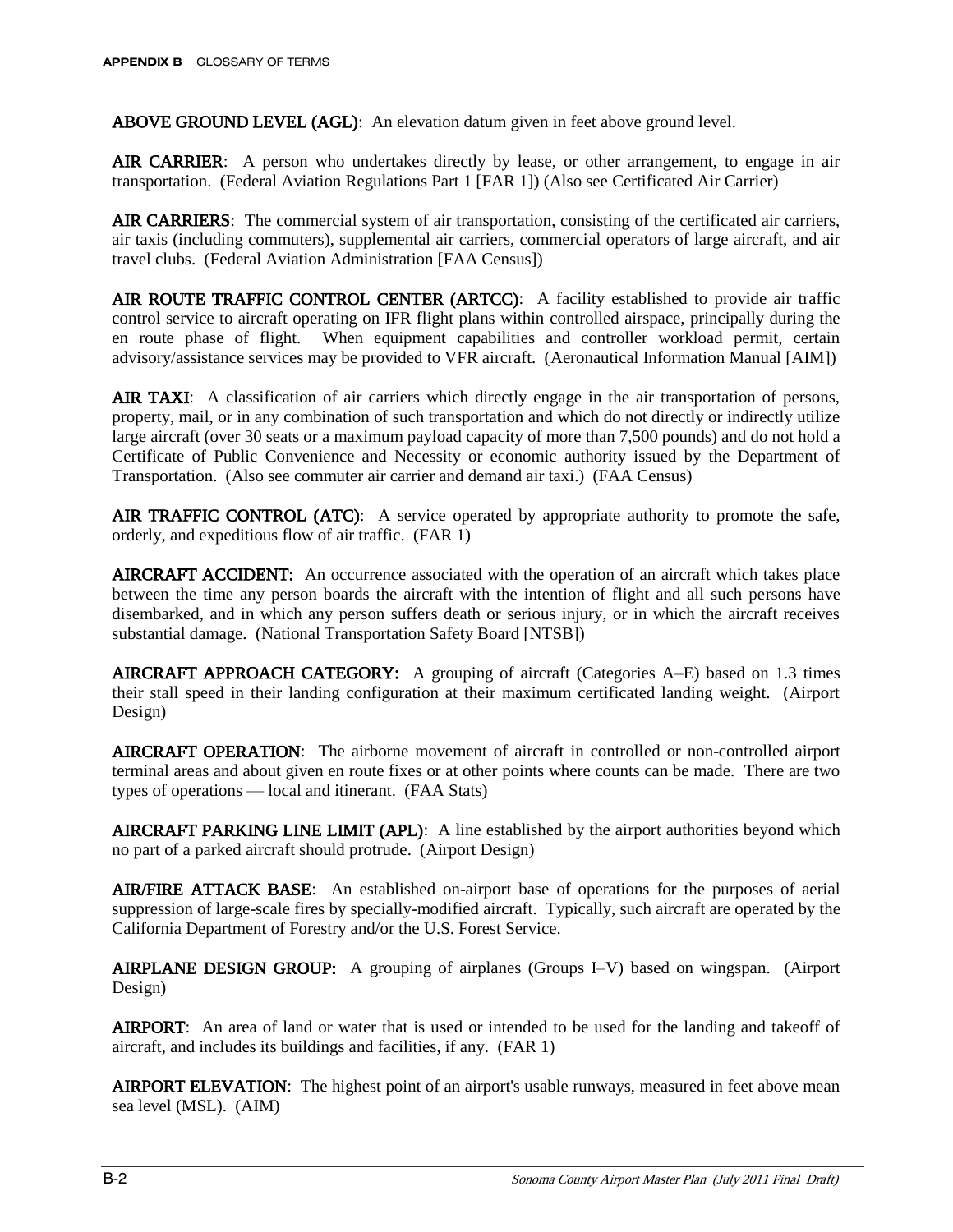AIRPORT HAZARD: Any structure or natural object located on or in the vicinity of a public airport, or any use of land near such airport, that obstructs the airspace required for the flight of aircraft in landing or taking off at the airport or is otherwise hazardous to aircraft landing, taking off, or taxiing at the airport. (Airport Design)

AIRPORT LAND USE COMMISSION (ALUC): A commission established in accordance with the California State Aeronautics Act in each county having an airport operated for the benefit of the general public. The purpose of each ALUC is "to assist local agencies in ensuring compatible land uses in the vicinity of all new airports and in the vicinity of existing airports to the extent that the land in the vicinity of those airports is not already devoted to incompatible uses." An ALUC need not be created if an alternative process, as specified by the statutes, is established to accomplish the same purpose. (California Public Utilities Code, Section 21670 et seq.)

AIRPORT LAYOUT PLAN (ALP): A scale drawing of existing and proposed airport facilities, their location on the airport, and the pertinent clearance and dimensional information required to demonstrate conformance with applicable standards.

AIRPORT REFERENCE CODE (ARC): A coding system used to relate airport design criteria to the operational and physical characteristics of the airplanes intended to operate at the airport. (Airport Design)

AIRPORT REFERENCE POINT (ARP): A point established on an airport, having equal relationship to all existing and proposed landing and takeoff areas, and used to geographically locate the airport and for other planning purposes. (Airport Design)

AIRPORT TRAFFIC CONTROL TOWER (ATCT): A terminal facility that uses air/ground communications, visual signaling, and other devices to provide ATC services to aircraft operating in the vicinity of an airport or on the movement area. (AIM)

AIRWAY/FEDERAL AIRWAY: A Class E airspace area established in the form of a corridor, the centerline of which is defined by radio navigational aids. (AIM)

ALERT AREA: A special use airspace which may contain a high volume of pilot training activities or an unusual type of aerial activity, neither of which is hazardous to aircraft. (AIM)

APPROACH LIGHT SYSTEM (ALS): An airport lighting system which provides visual guidance to landing aircraft by radiating light beams in a directional pattern by which the pilot aligns the aircraft with the extended runway centerline during a final approach to landing. Among the specific types of systems are:

- LDIN—Lead-in Light System.
- MALSR—Medium-intensity Approach Light System with Runway Alignment Indicator Lights.
- ODALS―Omnidirectional Approach Light System, a combination of LDIN and Runway End Identifier Lights (REILS).
- SSALR—Simplified Short Approach Light System with Runway Alignment Indicator Lights. (AIM)

APPROACH SPEED: The recommended speed contained in aircraft manuals used by pilots when making an approach to landing. This speed will vary for different segments of an approach as well as for aircraft weight and configuration. (AIM)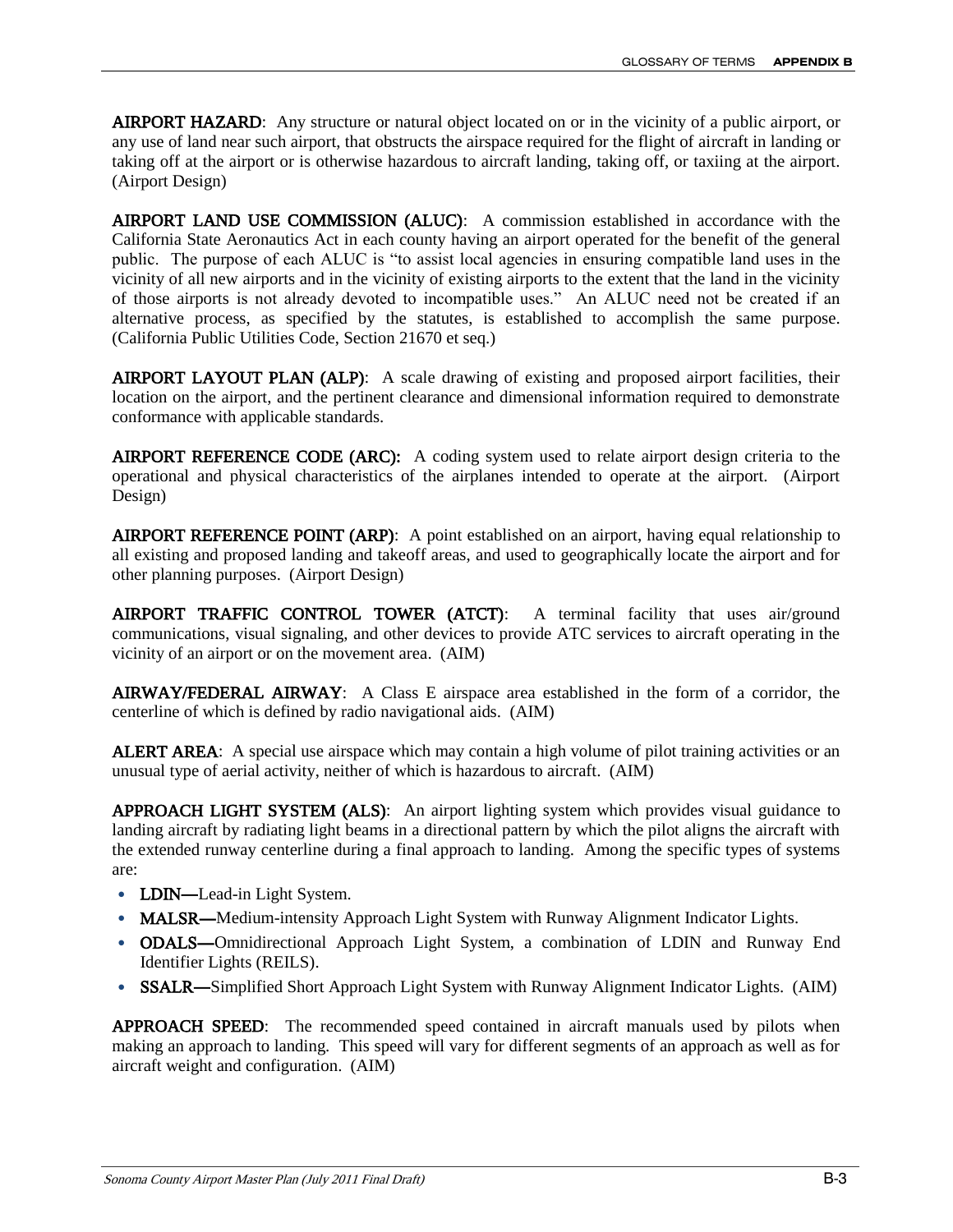AUTOMATED SURFACE OBSERVING SYSTEM (ASOS): Airport electronic equipment which automatically measures meteorological parameters, reduces and analyzes the data via computer, and broadcasts weather information which can be received on aircraft radios in some applications, via telephone.

AUTOMATIC DIRECTION FINDER (ADF): An aircraft radio navigation system which senses and indicates the direction to a low/medium frequency (L/MF) nondirectional radio beacon (NDB) ground transmitter. (AIM)

AUTOMATIC TERMINAL INFORMATION SERVICE (ATIS): The continuous broadcast of recorded non-control information in selected terminal areas. (AIM)

BACK COURSE APPROACH: A non-precision instrument approach utilizing the rearward projection of the Instrument Landing System (ILS) localizer beam.

**BALANCED FIELD LENGTH:** The runway length at which the distance required for a given aircraft to abort a takeoff and stop on the runway (accelerate-stop distance) equals the distance required to continue the takeoff and reach a height of 35 feet above the runway end (accelerate-go distance).

BASED AIRCRAFT: Aircraft stationed at an airport on a long-term basis.

BUILDING RESTRICTION LINE (BRL): A line which identifies suitable building area locations on airports.

CEILING: Height above the earth's surface to the lowest layer of clouds or obscuring phenomena that is reported as "broken", "overcast", or "obscuration" and is not classified as "thin" or "partial". (AIM)

CERTIFICATED ROUTE AIR CARRIER: An air carrier holding a Certificate of Public Convenience and Necessity issued by the Department of Transportation authorizing the performance of scheduled service over specified routes, and a limited amount of nonscheduled service. (FAA Census)

CIRCLING APPROACH/CIRCLE-TO-LAND MANEUVER: A maneuver initiated by the pilot to align the aircraft with a runway for landing when a straight-in landing from an instrument approach is not possible or is not desirable. (AIM)

COMMERCIAL OPERATOR: A person who, for compensation or hire, engages in the carriage by aircraft in air commerce of persons or property, other than as an air carrier. (FAR 1)

COMPASS LOCATOR: A low power, low or medium frequency (L/MF) radio beacon installed at the site of the outer or middle marker of an ILS. (AIM)

COMPASS ROSE: A circle, graduated in degrees, printed on some charts or marked on the ground at an airport. It is used as a reference to either true or magnetic direction. (AIM)

COMMUNITY NOISE EQUIVALENT LEVEL (CNEL): The noise rating adopted by the State of California for measurement of airport noise. It represents the average daytime noise level during a 24-hour day, measured in decibels and adjusted to an equivalent level to account for the lower tolerance of people to noise during evening and nighttime periods.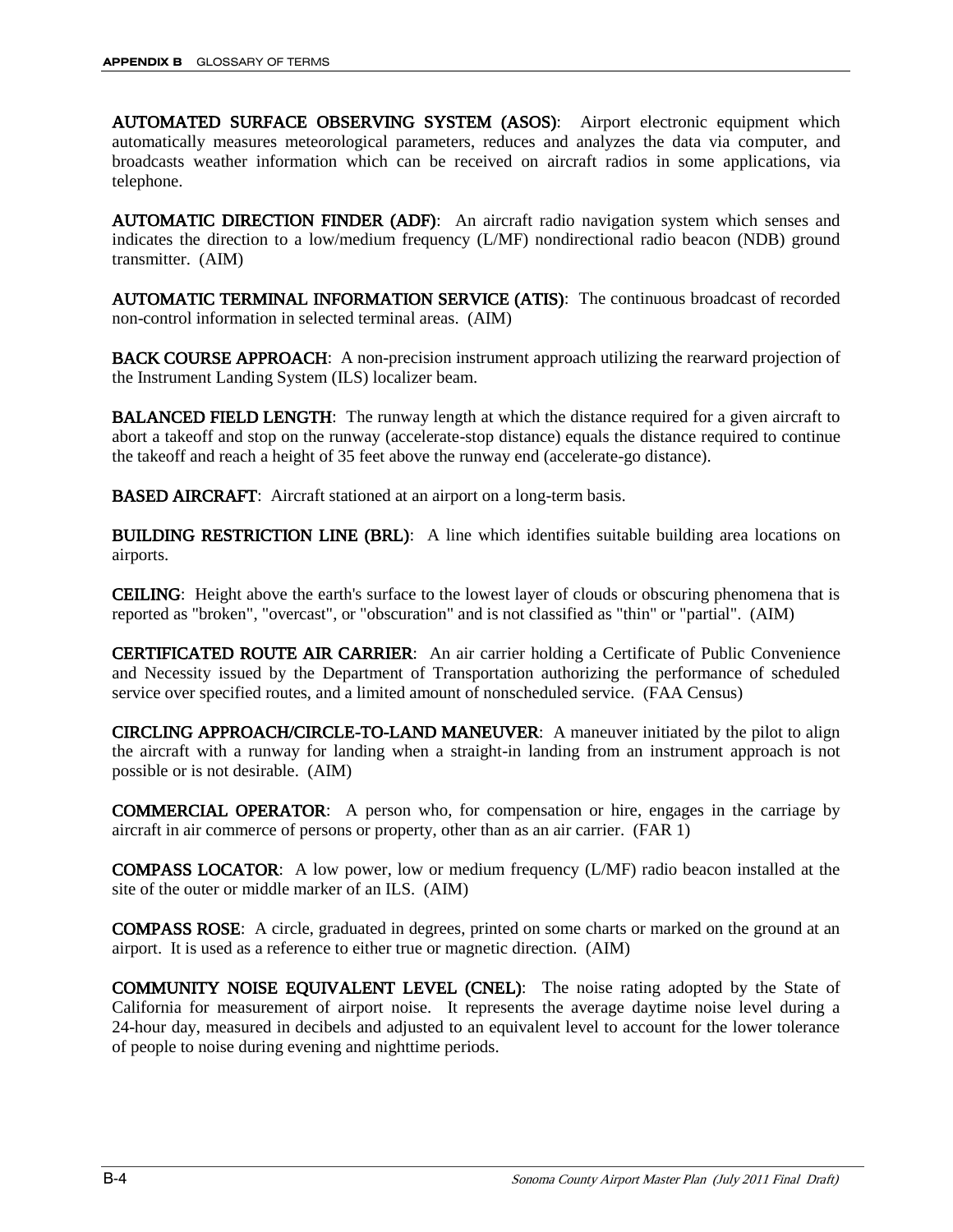COMMUTER AIR CARRIER: An air taxi operator which performs at least five round trips per week between two or more points and publishes flight schedules which specify the times, days of the week and places between which such flights are performed. (FAA Census)

CONTROLLED AIRSPACE: A generic term that covers the different classifications of airspace (Class A, Class B, Class C, Class D and Class E airspace) and defines dimensions within which air traffic control service is provided to Instrument Flight Rules (IFR) flights and to Visual Flight Rules (VFR) flights in accordance with the airspace classification. Controlled airspace in the United States is designated as follows:

- Class A—Generally, that airspace from 18,000 feet MSL up to and including 60,000 feet MSL (Flight Level 600), including the airspace overlying the waters within 12 nautical miles of the coast of the 48 contiguous states and Alaska. Unless otherwise authorized, all persons must operate their aircraft under IFR.
- Class B—Generally, that airspace from the surface to 10,000 feet MSL surrounding the nation's busiest airports in terms of airport operations or passenger enplanements. The configuration of each Class B airspace area is individually tailored and consists of a surface area and two or more layers (some Class B airspaces areas resemble upside-down wedding cakes), and is designed to contain all published instrument procedures once an aircraft enters the airspace. An ATC clearance is required for all aircraft to operate in the area, and all aircraft that are so cleared receive separation services within the airspace. The cloud clearance requirement for VFR operations is "clear of clouds".
- Class C―Generally, that airspace from the surface to 4,000 feet above the airport elevation (charted in MSL) surrounding those airports that have an operational control tower, are serviced by radar approach control, and that have a certain number of IFR operations or passenger enplanements. Although the configuration of each Class C airspace area is individually tailored, the airspace usually consists of a surface area with a 5 nm radius, and an outer area with a 10 nm radius that extends from 1,200 feet to 4,000 feet above the airport elevation. Each person must establish two-way radio communications with the ATC facility providing air traffic services prior to entering the airspace and thereafter maintain those communications while within the airspace. VFR aircraft are only separated from IFR aircraft within the airspace.
- Class D—Generally, that airspace from the surface to 2,500 feet above the airport elevation (chartered in MSL) surrounding those airports that have an operational control tower. The (chartered in MSL) surrounding those airports that have an operational control tower. configuration of each Class D airspace area is individually tailored and when instrument procedures are published, the airspace will normally be designed to contain the procedures. Arrival extensions for instrument approach procedures may be Class D or Class E airspace. Unless otherwise authorized, each person must establish two-way radio communications with the ATC facility providing air traffic services prior to entering the airspace and thereafter maintain those communications while in the airspace. No separation services are provided to VFR aircraft.
- Class E—Generally, if the airspace is not Class A, Class B, Class C, or Class D, and it is controlled airspace, it is Class E airspace. Class E airspace extends upward from either the surface or a designated altitude to the overlying or adjacent controlled airspace. When designated as a surface area, the airspace will be configured to contain all instrument procedures. Also in this class are Federal airways, airspace beginning at either 700 or 1,200 feet AGL used to transition to/from the terminal or en route environment, en route domestic, and offshore airspace areas designated below 18,000 feet MSL. Unless designated at a lower altitude, Class E airspace begins at 14,500 MSL over the United States, including that airspace overlying the waters within 12 nautical miles of the coast of the 48 contiguous States and Alaska. Class E airspace does not include the airspace 18,000 feet MSL or above.

DEMAND AIR TAXI: Use of an aircraft operating under Federal Aviation Regulations, Part 135, passenger and cargo operations, including charter and excluding commuter air carrier. (FAA Census)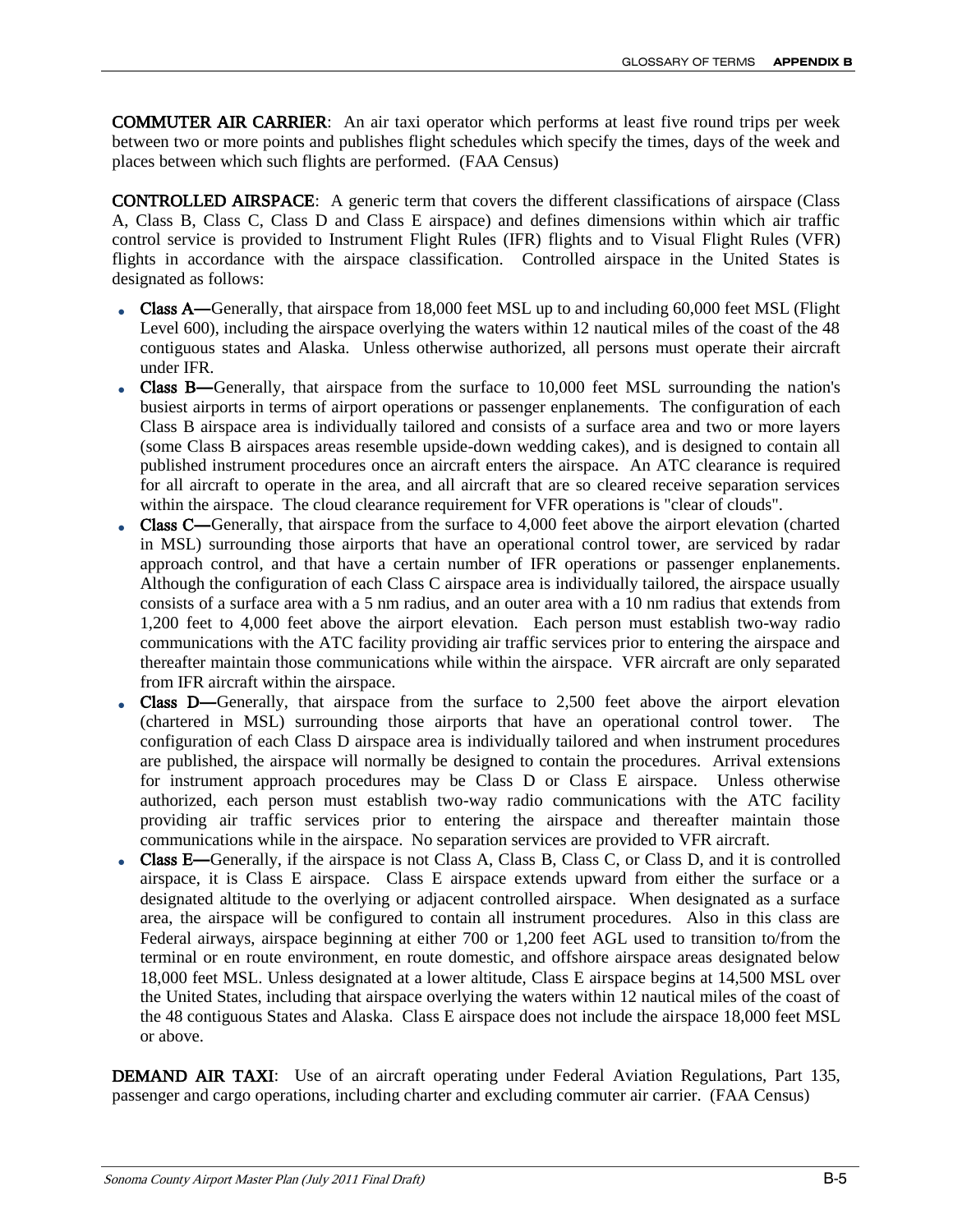DISPLACED THRESHOLD: A threshold that is located at a point on the runway other than the designated beginning of the runway. (AIM)

DISTANCE MEASURING EQUIPMENT (DME): Equipment (airborne and ground) used to measure, in nautical miles, the slant range distance of an aircraft from the DME navigational aid. (AIM)

FEDERAL AVIATION REGULATIONS (FAR) PART 77: The part of the FAR that deals with objects affecting navigable airspace.

FAR PART 77 SURFACES: Imaginary surfaces established with relation to each runway of an airport. There are five types of surfaces: (1) primary; (2) approach; (3) transitional; (4) horizontal; and (5) conical.

FEDERAL AVIATION ADMINISTRATION (FAA): The United States government agency that is responsible for insuring the safe and efficient use of the nation's airspace.

FIXED BASE OPERATOR (FBO): A business operating at an airport that provides aircraft services to the general public, including but not limited to sale of fuel and oil; aircraft sales, rental, maintenance, and repair; parking and tiedown or storage of aircraft; flight training; air taxi/charter operations; and specialty services, such as instrument and avionics maintenance, painting, overhaul, aerial application, aerial photography, aerial hoists, or pipeline patrol.

FLIGHT SERVICE STATION (FSS): FAA facilities which provide pilot briefings on weather, airports, altitudes, routes, and other flight planning information.

FRACTIONAL OWNERSHIP: A company or individual buys, or leases, a fractional interest in one aircraft just as they might acquire a partial interest in one condo unit. They can use their own aircraft or another similar or identical aircraft a certain number of hours or days per year. The economics of each situation differs depending on the number of people who will use the aircraft, the value of their time to the company, and the dollars saved in airline tickets, hotels, etc.

GENERAL AVIATION: That portion of civil aviation which encompasses all facets of aviation except air carriers. (FAA Stats)

GENERIC VISUAL GLIDE SLOPE INDICATOR (GVGI): A generic term for the group of airport visual landing aids which includes Visual Approach Slope Indicators (VASI), Precision Approach Path Indicators (PAPI), and Pulsed Light Approach Slope Indicators (PLASI). When FAA funding pays for this equipment, whichever type receives the lowest bid price will be installed unless the airport owner wishes to pay the difference for a more expensive unit.

GLIDE SLOPE: An electronic signal radiated by a component of an ILS to provide descent path guidance to approaching aircraft.

GLOBAL POSITIONING SYSTEM (GPS): A relatively new navigational system which utilizes a network of satellites to determine a positional fix almost anywhere on or above the earth. Developed and operated by the U.S. Department of Defense, GPS has been made available to the civilian sector for surface, marine, and aerial navigational use. For aviation purposes, the current form of GPS guidance provides en route aerial navigation and selected types of nonprecision instrument approaches. Eventual application of GPS as the principal system of navigational guidance throughout the world is anticipated.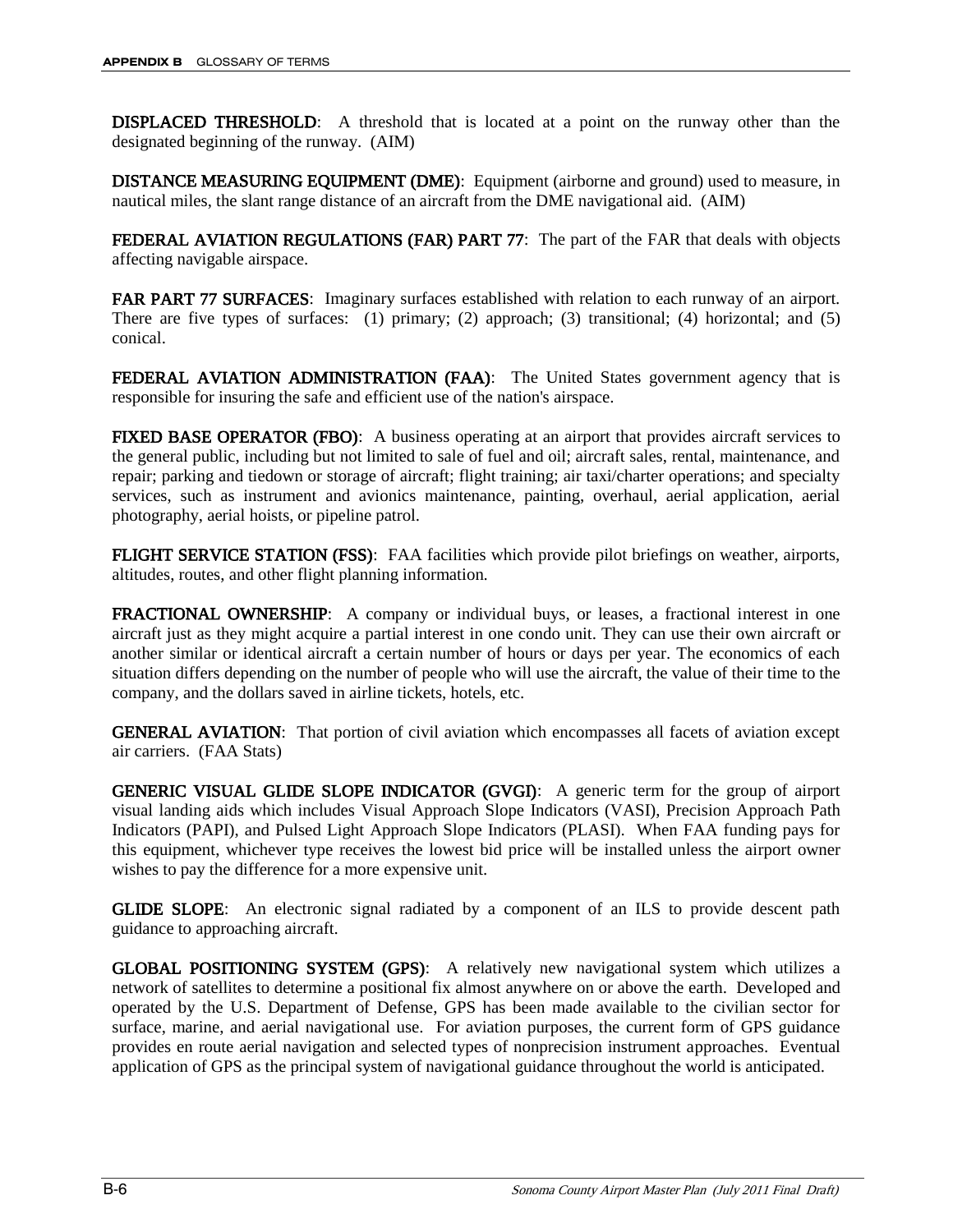HELIPAD: A small, designated area, usually with a prepared surface, on a heliport, airport, landing/takeoff area, apron/ramp, or movement area used for takeoff, landing, or parking of helicopters. (AIM)

INSTRUMENT APPROACH PROCEDURE: A series of predetermined maneuvers for the orderly transfer of an aircraft under instrument flight conditions from the beginning of the initial approach to a landing or to a point from which a landing may be made visually. It is prescribed and approved for a specific airport by competent authority. (AIM)

INSTRUMENT FLIGHT RULES (IFR): Rules governing the procedures for conducting instrument flight. Also term used by pilots and controllers to indicate a type of flight plan. (AIM)

INSTRUMENT LANDING SYSTEM (ILS): A precision instrument approach system which normally consists of the following electronic components and visual aids: (1) Localizer; (2) Glide Slope; (3) Outer Marker; (4) Middle Marker; (5) Approach Lights. (AIM)

INSTRUMENT OPERATION: An aircraft operation in accordance with an IFR flight plan or an operation where IFR separation between aircraft is provided by a terminal control facility. (FAA ATA)

INSTRUMENT RUNWAY: A runway equipped with electronic and visual navigation aids for which a precision or non-precision approach procedure having straight-in landing minimums has been approved. (AIM)

ITINERANT OPERATION: An arrival or departure performed by an aircraft from or to a point beyond the local airport area.

LARGE AIRCRAFT: An aircraft of more than 12,500 pounds maximum certificated takeoff weight. (FAR 1)

LIMITED REMOTE COMMUNICATIONS OUTLET (LRCO): An unmanned, remote air/ground communications facility which may be associated with a VOR. It is capable only of receiving communications and relies on a VOR or a remote transmitter for full capability.

LOCALIZER (LOC): The component of an ILS which provides course guidance to the runway. (AIM)

LOCAL OPERATION: An arrival or departure performed by an aircraft: (1) operating in the traffic pattern, (2) known to be departing or arriving from flight in local practice areas, or (3) executing practice instrument approaches at the airport. (FAA ATA)

LORAN: An electronic ground-based navigational system established primarily for marine use but used extensively for VFR and limited IFR air navigation.

MARKER BEACON (MB): The component of an ILS which informs pilots, both aurally and visually, that they are at a significant point on the approach course.

**MEAN SEA LEVEL (MSL):** An elevation datum given in feet from mean sea level.

MEDIUM-INTENSITY APPROACH LIGHTING SYSTEM (MALS): The MALS is a configuration of steady-burning lights arranged symmetrically about and along the extended runway centerline. MALS may also be installed with sequenced flashers in this case, the system is referred to as MALSF.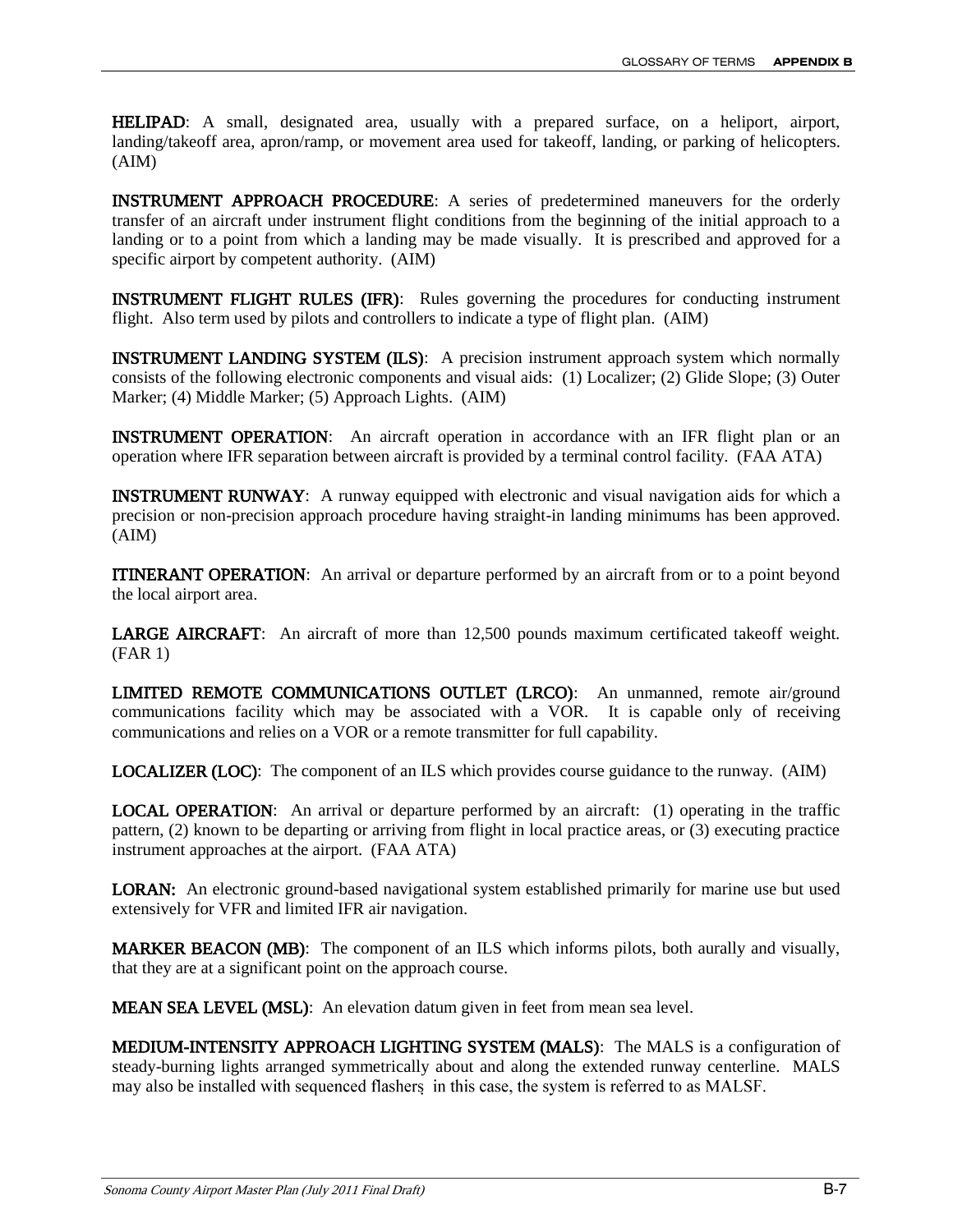MILITARY OPERATIONS AREA (MOA): A type of special use airspace of defined vertical and lateral dimensions established outside of Class A airspace to separate/segregate certain military activities from IFR traffic and to identify for VFR traffic where these activities are conducted. (AIM)

MINIMUM DESCENT ALTITUDE (MDA): The lowest altitude, expressed in feet above mean sea level, to which descent is authorized on final approach or during circle-to-land maneuvering in execution of a standard instrument approach procedure where no electronic glide slope is provided. (FAR 1)

MISSED APPROACH: A maneuver conducted by a pilot when an instrument approach cannot be completed to a landing. (AIM)

NAVIGATIONAL AID/NAVAID: Any visual or electronic device airborne or on the surface which provides point-to-point guidance information or position data to aircraft in flight. (AIM)

NONDIRECTIONAL BEACON (NDB): A Medium Frequency (MF) or Ultra High Frequency (UHF) radio beacon transmitting nondirectional signals whereby the pilot of an aircraft equipped with direction finding equipment can determine his bearing to or from the radio beacon and "home" on or track to or from the station. (AIM)

NONPRECISION APPROACH PROCEDURE: A standard instrument approach procedure in which no electronic glide slope is provided. (FAR 1)

NONPRECISION INSTRUMENT RUNWAY: A runway with an instrument approach procedure utilizing air navigation facilities, with only horizontal guidance, or area-type navigation equipment for which a straight-in nonprecision instrument approach procedure has been approved or planned, and no precision approach facility or procedure is planned. (Airport Design)

**OBJECT FREE AREA (OFA):** A surface surrounding runways, taxiways, and taxilanes which should be clear of parked airplanes and objects except for objects that need to be located in the OFA for air navigation or aircraft ground maneuvering purposes. (Airport Design)

OBSTACLE: An existing object, object of natural growth, or terrain at a fixed geographical location, or which may be expected at a fixed location within a prescribed area, with reference to which vertical clearance is or must be provided during flight operation. (AIM)

OBSTACLE FREE ZONE (OFZ): A defined volume of airspace above and adjacent to a runway and its approach lighting system if one exists, free of all fixed objects except FAA-approved frangible aeronautical equipment and clear of vehicles and aircraft in the proximity of an airplane conducting an approach, missed approach, landing, takeoff, or departure.

OBSTRUCTION: An object/obstacle, including a mobile object, exceeding the obstruction standards specified in FAR Part 77, Subpart C. (AIM)

OUTER MARKER: A marker beacon at or near the glide slope intercept position of an ILS approach. (AIM)

PRECISION APPROACH PATH INDICATOR (PAPI): An airport visual landing aid similar to a VASI, but which has light units installed in a single row rather than two rows.

PRECISION APPROACH PROCEDURE: A standard instrument approach procedure in which an electronic glide slope is provided, such as an ILS or precision approach radar (PAR). (FAR 1)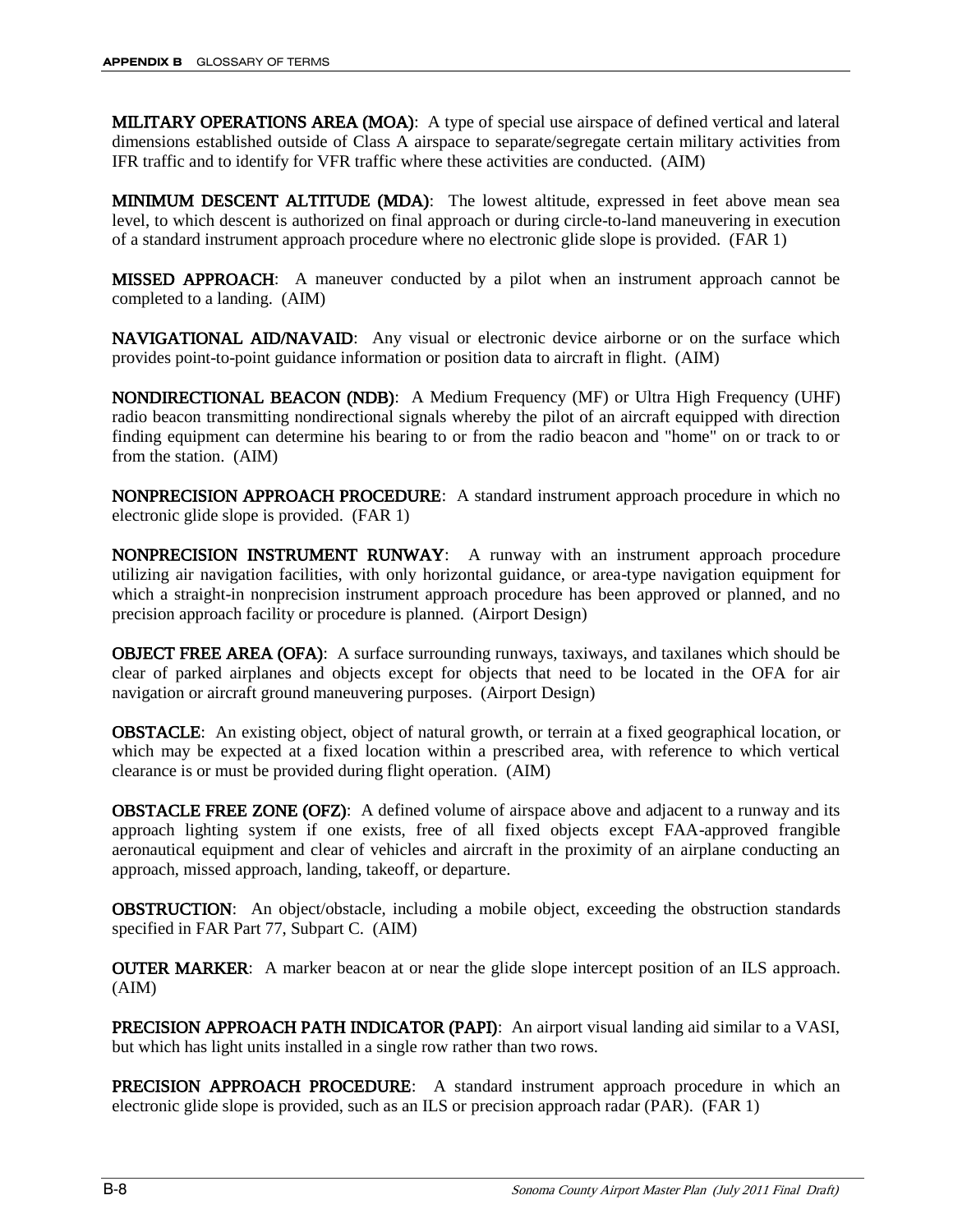PRECISION INSTRUMENT RUNWAY: A runway with an instrument approach procedure utilizing an ILS, microwave landing system (MLS), or PAR. (Airport Design)

PULSED LIGHT APPROACH SLOPE INDICATORS (PLASI). PLASI systems are a visual approach aid for use in visual flight conditions. The system provides the pilot with a stabilized approach by means of a single light source from a position adjacent to the intended touchdown point of a runway or helipad.

RELOCATED THRESHOLD: The portion of pavement behind a relocated threshold that is not available for takeoff and landing. It may be available for taxiing and aircraft. (Airport Design)

REMOTE COMMUNICATIONS AIR/GROUND FACILITY (RCAG): An unmanned VHF/UHF transmitter/receiver facility which is used to expand Air Route Traffic Control Center (ARTCC) air/ground communications coverage and to facilitate direct contact between pilots and controllers. (AIM)

REMOTE COMMUNICATIONS OUTLET (RCO) AND REMOTE TRANSMITTER/ RECEIVER (RTR): An unmanned communications facility remotely controlled by air traffic personnel. RCO's serve FSS's. Remote Transmitter Receivers serve terminal ATC facilities. (AIM)

RESTRICTED AREA: Designated airspace within which the flight of aircraft, while not wholly prohibited, is subject to restriction. (FAR 1)

RUNWAY CLEAR ZONE: A term previously used to describe the runway protection zone.

RUNWAY EDGE LIGHTS: Lights used to define the lateral limits of a runway. Specific types include:

- HIRL—High-Intensity Runway Lights.
- MIRL—Medium-Intensity Runway Lights.

RUNWAY END IDENTIFIER LIGHTS (REIL): Two synchronized flashing lights, one on each side of the runway threshold, which provide a pilot with a rapid and positive visual identification of the approach end of a particular runway. (AIM)

RUNWAY PROTECTION ZONE (RPZ): A trapezoidal shaped area at the end of a runway, the function of which is to enhance the protection of people and property on the ground through airport owner control of the land. The RPZ usually begins at the end of each primary surface and is centered upon the extended runway centerline. (Airport Design)

RUNWAY SAFETY AREA (RSA): A defined surface surrounding the runway prepared or suitable for reducing the risk of damage to airplanes in the even of an undershoot, overshoot, or excursion from the runway. (Airport Design)

SMALL AIRCRAFT: An aircraft of 12,500 pounds or less maximum certificated takeoff weight. (FAR 1)

SPECIAL USE AIRSPACE: Airspace of defined horizontal and vertical dimensions identified by an area on the surface of the earth wherein activities must be confined because of their nature and/or wherein limitations may be imposed upon aircraft operations that are not a part of those activities. (AIM)

STANDARD INSTRUMENT DEPARTURE (SID): A preplanned IFR air traffic control departure procedure printed for pilot use in graphic and/or textual form. SID's provide transition from the terminal to the appropriate en route structure. (AIM)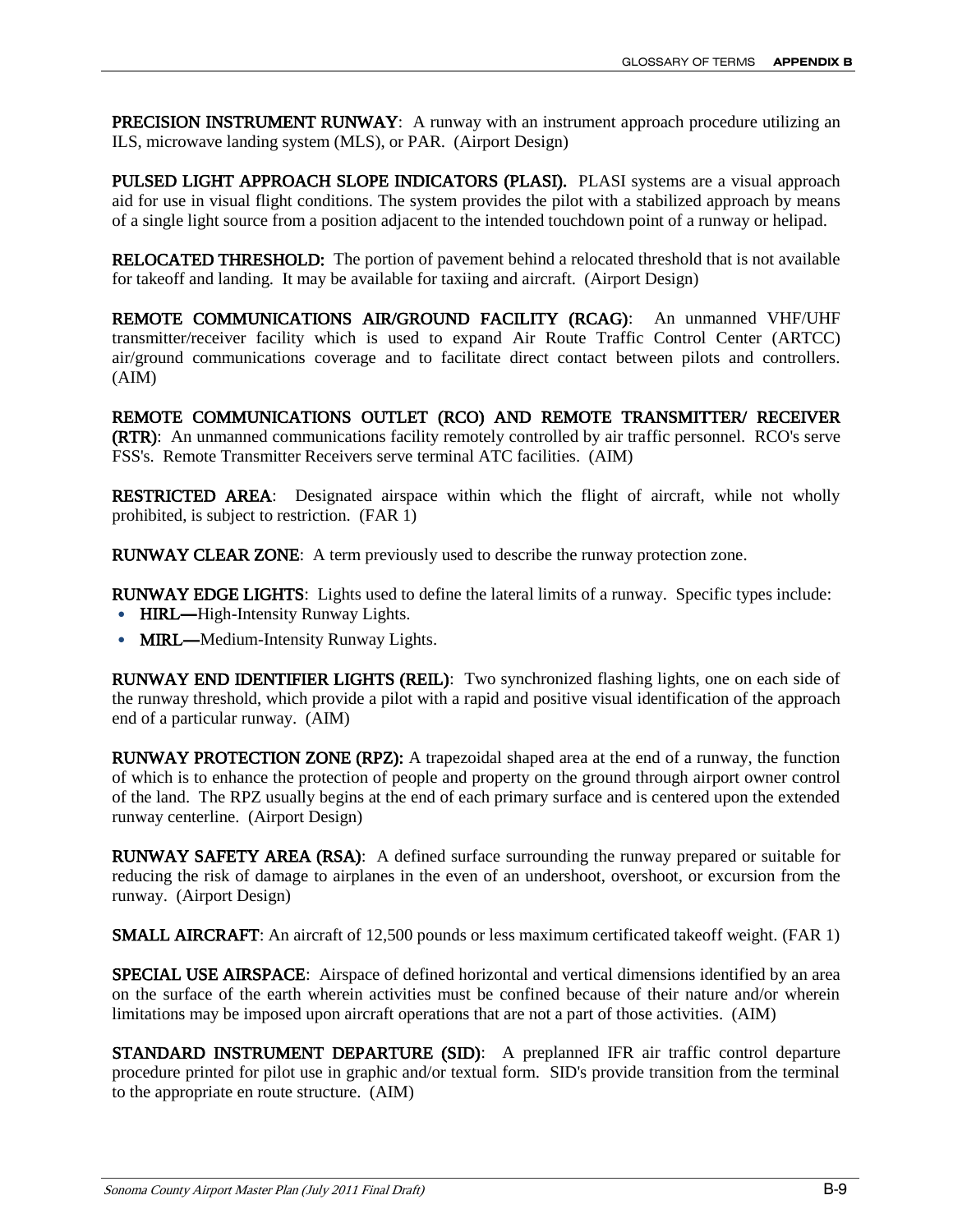STANDARD TERMINAL ARRIVAL ROUTE (STAR): A preplanned IFR air traffic control arrival route published for pilot use in graphic and/or textual form. STARs provide transition from the en route structure to an outer fix or an instrument approach fix/arrival waypoint in the terminal area. (AIM)

STOPWAY: An area beyond the takeoff runway, no less wide than the runway and centered upon the extended centerline of the runway, able to support the airplane during an aborted takeoff, without causing structural damage to the airplane, and designated by the airport authorities for use in decelerating the airplane during an aborted takeoff. (FAR 1)

STRAIGHT-IN INSTRUMENT APPROACH — IFR: An instrument approach wherein final approach is begun without first having executed a procedure turn; it is not necessarily completed with a straight-in landing or made to straight-in landing weather minimums. (AIM)

TAXILANE: The portion of the aircraft parking area used for access between taxiways, aircraft parking positions, hangars, storage facilities, etc. (Airport Design)

TAXIWAY: A defined path, from one part of an airport to another, selected or prepared for the taxiing of aircraft. (Airport Design)

TERMINAL INSTRUMENT PROCEDURES (TERPS): Procedures for instrument approach and departure of aircraft to and from civil and military airports. There are four types of terminal instrument procedures: precision approach, nonprecision approach, circling, and departure.

TERMINAL RADAR SERVICE AREA (TRSA): Airspace surrounding designated airports wherein ATC provides radar vectoring, sequencing, and separation on a full-time basis for all IFR and participating VFR aircraft. (AIM)

THRESHOLD: The beginning of that portion of the runway usable for landing. (AIM)

TOUCH-AND-GO: An operation by an aircraft that lands and departs on a runway without stopping or exiting the runway. A touch-and-go is defined as two operations. (AIM)

TRAFFIC PATTERN: The traffic flow that is prescribed for aircraft landing at, taxiing on, or taking off from an airport. The components of a typical traffic pattern are upwind leg, crosswind leg, downwind leg, base leg, and final approach. (AIM)

TRANSIENT AIRCRAFT: Aircraft not based at the airport.

TRANSMISSOMETER: An apparatus used to determine visibility by measuring the transmission of light through the atmosphere. (AIM)

UNCONTROLLED AIRSPACE: Now known as Class G airspace. Class G airspace is that portion of the airspace that has not been designated as Class A, Class B, Class C, Class D, and Class E airspace.

UNICOM (Aeronautical Advisory Station): A nongovernment air/ground radio communication facility which may provide airport information at certain airports. (AIM)

VERY-HIGH-FREQUENCY OMNIDIRECTIONAL RANGE (VOR): The standard navigational aid used throughout the airway system to provide bearing information to aircraft. When combined with Distance Measuring Equipment (DME) or Tactical Air Navigation (TACAN) the facility, called VOR-DME or VORTAC, provides distance as well as bearing information.